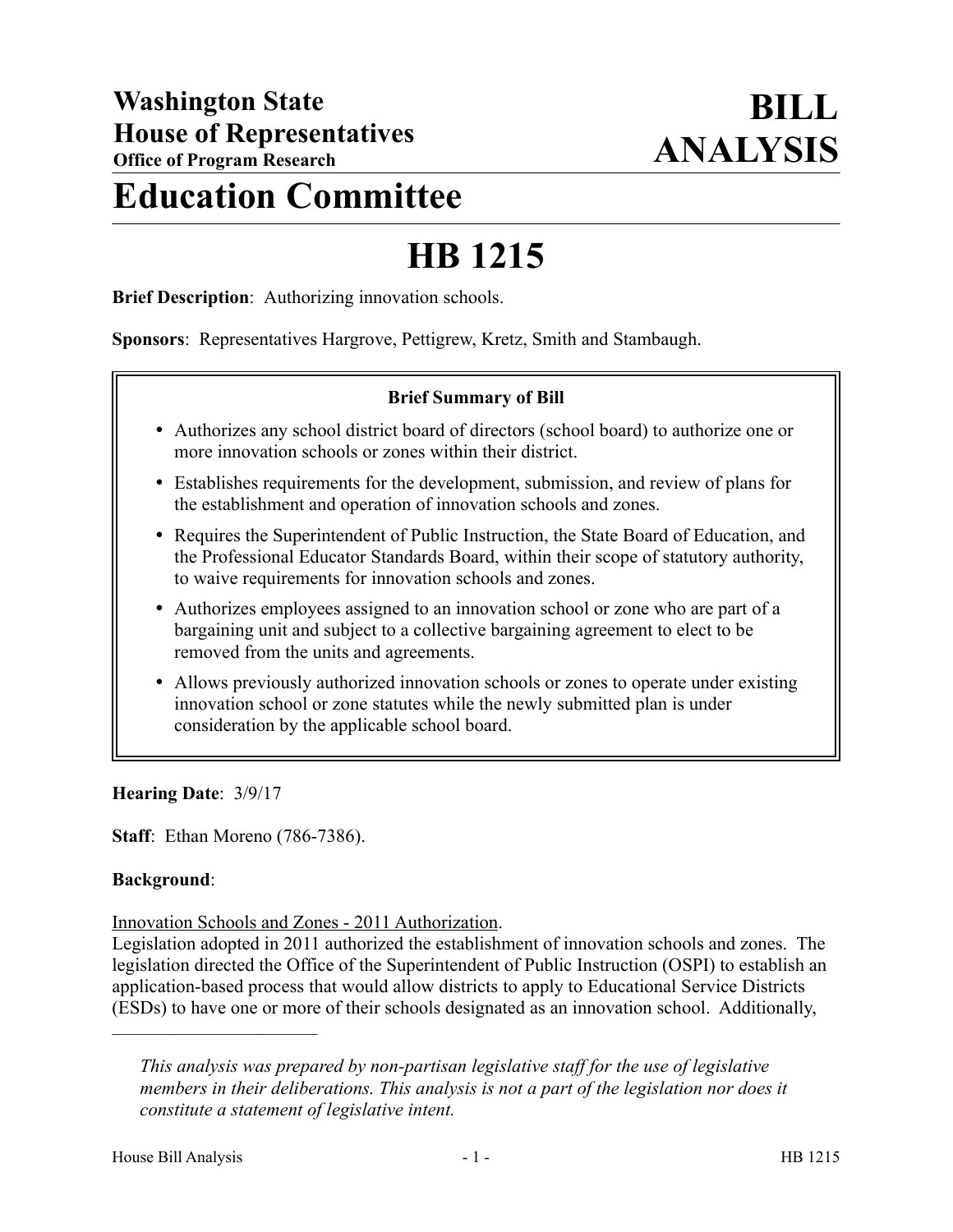groups of schools in one district that shared a common interest, such as a geographical location or serving students in sequential grades, were eligible to apply for designation as an innovation zone. Innovation zones could also include all schools within a district, or a consortia of multiple districts, with all schools in the participating districts. All statutory provisions for innovation schools and zones will expire on June 30, 2019.

## Application Process.

The application process established a priority for schools and zones: intending to focus on arts, science, technology, engineering, and mathematics (A-STEM); intending to actively partner with the community, business, and higher education; and using project-based or hands-on learning. In accordance with numerous requirements established in statute, applications to designate innovation schools and innovation zones were directed to be submitted by school district boards of directors (school boards) to the applicable ESD. If an application for an innovation school or zone was recommended for approval by the ESD, the OSPI was directed to approve the designation request.

The application period for innovation schools and zones closed on January 6, 2012. Ten schools were designated as innovation schools, and all Tacoma Public Schools are within a designated innovation zone.

#### Waivers from Certain Statutes and Rules.

The Superintendent of Public Instruction (SPI) and the State Board of Education (SBE), each within the scope of their statutory authority, were authorized to grant waivers of state statutes and administrative rules for designated innovation schools and innovation zones. Requirements that were eligible for waivers included provisions governing:

- the length of the school year;
- student-to-teacher ratios; and
- the commingling of funds appropriated by the Legislature on a categorical basis, including funds for highly capable students, transitional bilingual instruction, and learning assistance.

Waivers could also be granted for other administrative rules that in the opinion of the SPI or the SBE were necessary to implement an innovation school or innovation zone. State rules concerning public health, safety, and civil rights, including accessibility for individuals with disabilities, could not be waived. Additionally, waiver requests could be denied if the SPI or the SBE concluded that granting the waiver would:

- likely result in decreased academic achievement in the innovation school or innovation zone;
- jeopardize the receipt of state or federal funds that a school district would otherwise be eligible to receive; or
- violate state or federal laws or rules that were not eligible for a waiver.

## **Summary of Bill**:

#### Innovation Schools and Zones - Submission and Local Approval of Plans.

Any school within a school district may submit to the school board a plan to establish and operate an innovation school, and any school board may authorize one or more innovation school or zone within the district.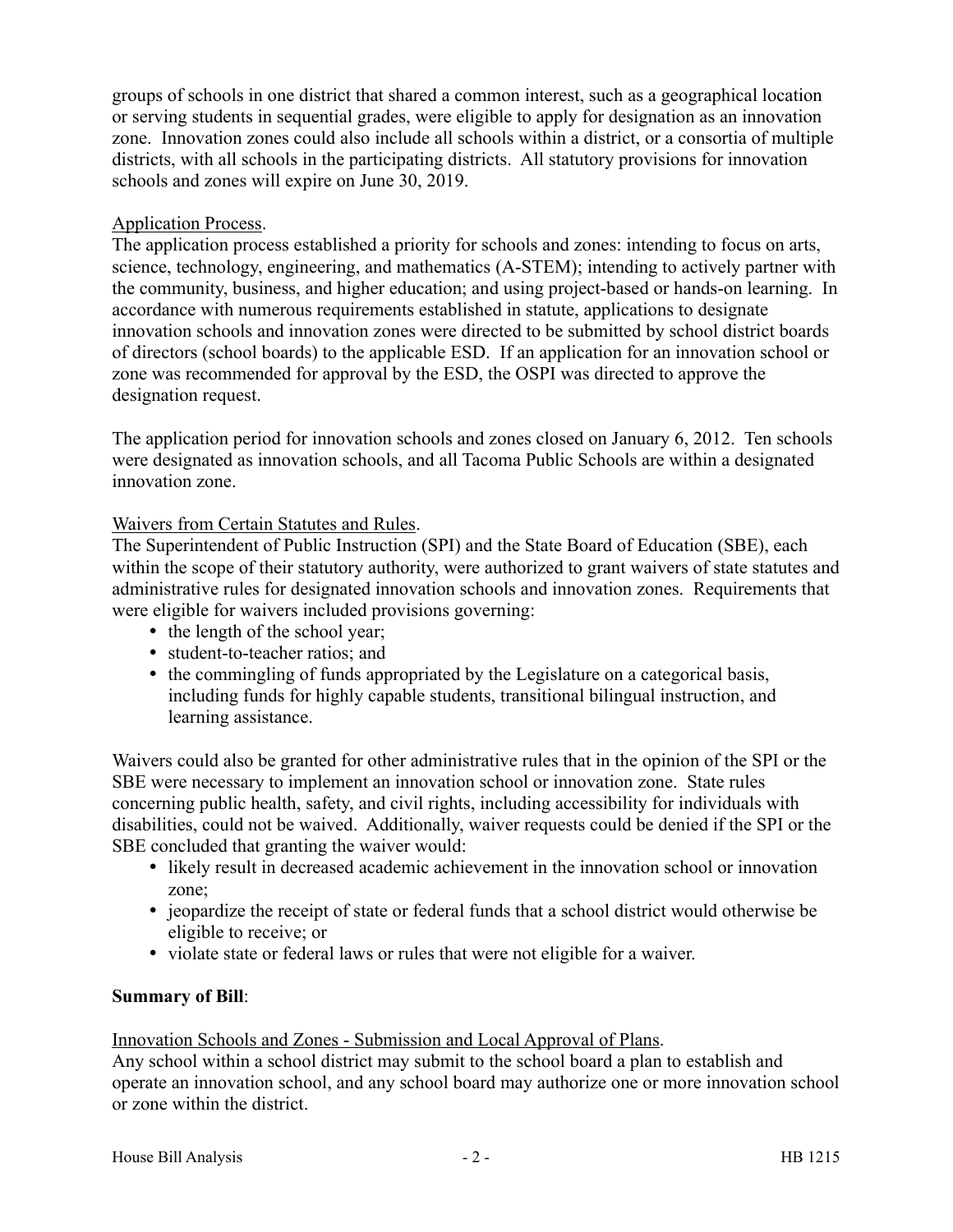One or more schools that share common interests, such as geographical location or educational focus, or that sequentially serve classes of students as they progress through grades, may jointly submit to the school board a plan to establish and operate an innovation zone. An innovation zone may include all schools within a school district, but may not include schools that are not innovation schools.

A school board that receives a plan to establish and operate an innovation school or zone must approve or disapprove the plan within 60 days of its receipt. If the school board rejects the plan, the board must provide a written explanation of the reasons for the rejection. The school or group of schools that submitted a rejected plan may resubmit an amended plan any time after the plan is rejected.

If a school board approves an innovation school or zone plan that includes a request for a waiver of school district collective bargaining agreements, the board must enter into negotiations with the appropriate employee organizations, and the employee organizations and the school board must bargain in good faith.

If an innovation school or zone plan is approved by a school board, the board must permit the implementation of the plan for a period of at least four years, after which time the board may discontinue implementation of the plan or continue the plan for a period of time specified by the board.

Innovation School Plans - Development, Approvals, and Contents.

A plan for the establishment and operation of an innovation school must be jointly developed by the teachers of the school and the parents or guardians of the students at the school. A submitted plan must also be approved by a majority of staff assigned to the school or schools participating in the plan, and by the parents or guardians of a majority of the students at the school.

A plan for the establishment and operation of an innovation school must satisfy numerous content requirements, including containing:

- a statement of why designation as an innovation school would enhance the ability of the school to improve student achievement and close the achievement gap;
- a description of the innovations to be implemented by the school, including innovations in school staffing, class scheduling, the use of financial resources, school-based decision making, and the recruitment, evaluation, and compensation of employees;
- a description of the programs, policies, and approaches to providing instruction and services that would be changed to reflect evidence-based practices and other innovations;
- Identification of the improvements in student achievement that the school expects to accomplish in implementing the innovations;
- a statement of support for designation as an innovation school by the students and parents of students enrolled in the school, and by the community surrounding the school;
- a listing of any waivers of school district policies or provisions of school district collective bargaining agreements that are necessary to implement the plan and an explanation of why the waivers are necessary; and
- a listing of any waivers of state laws, rules, or policies that are necessary to implement the plan and an explanation of why the waivers are necessary.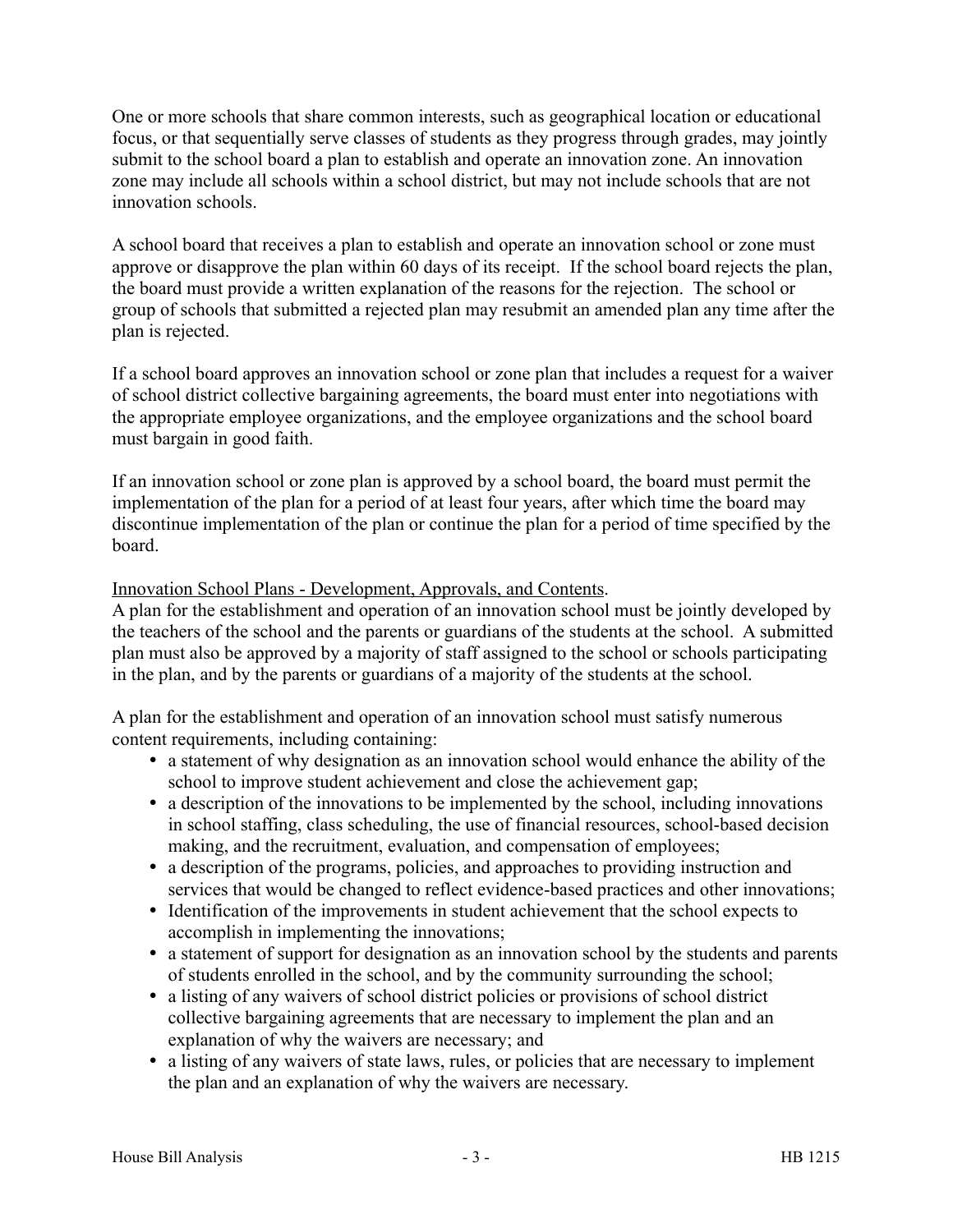Innovation school and innovation zone plans must be capable of being implemented without supplemental state funds, but may include requests for supplemental funds from the school district or from the state for specified components of the plan. Each school board is authorized and encouraged to seek and accept public and private gifts, grants, and donations to offset the costs of developing and implementing innovation school and innovation zone plans.

#### Waiver Provisions.

The SPI, the SBE, and the Professional Educator Standards Board (PESB), each within the scope of their statutory authority, must waive the application of policies and procedures of their agencies for an innovation school or schools within an innovation zone. These waiver requirements apply only to the extent the waivers are included in the plan for the innovation school or zone. The SPI, the SBE, and the PESB, however, may not waive policies and procedures that would jeopardize the receipt of state or federal funds that a school district with an innovation school or zone would otherwise be eligible to receive unless the school district submits a written authorization for the waiver acknowledging that receipt of funds could be jeopardized.

Additionally, the SPI, the SBE, and the PESB, each within the scope of their statutory authority, must also waive numerous and specified statutory requirements and any related rules for an innovation school or schools within an innovation zone. These waiver requirements apply only to the extent the waivers are included in the innovation school or zone plan.

Waivers for innovation schools and zones may not be granted for delineated requirements, including laws and other requirements pertaining to:

- health, safety, civil rights, privacy, and nondiscrimination;
- disbursements of state funds through state funding formulas;
- school district budgeting and accounting and bonded indebtedness;
- statewide assessments and school and district accountability systems to the extent that the provisions are required by federal laws or regulations;
- financial examinations and audits as determined by the State Auditor and the OSPI;
- the election of school district boards of directors and to the organization and reorganization of school districts;
- the employment of certificated instructional staff. Innovation schools, however, may hire noncertificated instructional staff of unusual competence and in exceptional cases; and
- employee background and record check requirements, and mandatory termination provisions for persons committing crimes against children.

Granted waivers may not exceed the duration of the innovation school or zone designation, and the SPI, the SBE, and the PESB may suspend a waiver based on evidence of academic harm to students or findings in a financial or program audit.

By August 1, 2017, the OSPI, the SBE and the PESB must jointly publish a list of each of the statutes and administrative rules that may be waived. The list must be subsequently updated each August 1.

## Annual Reports.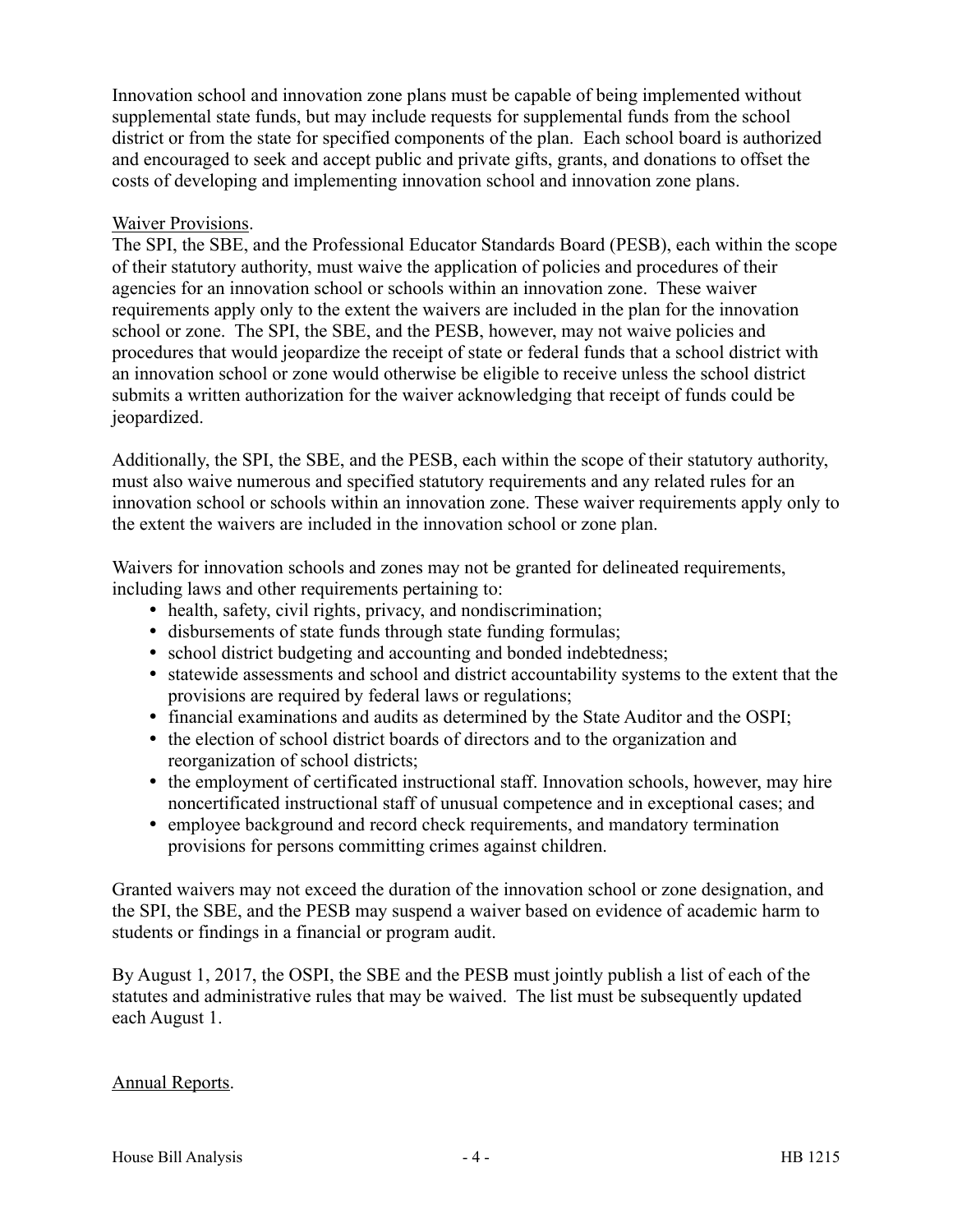Innovation schools and zones must submit annual reports to the applicable school board on student achievement results in the school or zone and other accomplishments achieved during the prior year. The school board must annually forward a copy of the reports to the SBE.

#### Innovation Schools in Low-Achieving Schools.

School districts are encouraged to implement locally authorized innovation schools in persistently lowest-achieving schools if the innovation school plan also meets applicable state and federal intervention requirements.

#### Collective Bargaining Provisions.

A school district with an innovation school or zone must permit employees assigned to an innovation school or a school within an innovation zone who are part of a bargaining unit and subject to a collective bargaining agreement to, by simple majority, elect to be removed from bargaining units and collective bargaining agreements. In the case of schools within an innovation zone, the election must be conducted separately for each school within the zone. The removal from bargaining units and collective bargaining agreements must continue while the school remains an innovation school or within an innovation zone.

If the majority of the employees assigned to a school within an innovation zone who are eligible to participate in the election do not elect to be removed from the bargaining unit and collective bargaining agreements, the school board may revise the zone plan to remove that school from the plan.

Any employee assigned to an innovation school or to a school within an innovation zone may request a transfer to another school within the school district. The superintendent and school board must make every reasonable effort to accommodate the employee's request for a transfer.

## Other Duties of the Office of the Superintendent of Public Instruction.

The OSPI must annually forward to the Legislature any supplemental state funding requests contained in the plans of innovation schools or zones. The supplemental funding requests must be submitted by the SPI as a single decision package, to be considered as a whole by the Legislature and not by individual request for each innovation school or zone.

If funding is appropriated to implement innovation school or zone plans in an amount less than the full request, the OSPI must apportion the appropriated funds among the school districts with innovation schools and zones based on a pro rata share of the amount of the appropriation compared to the amount of the request.

The OSPI must also provide information about innovation schools and zones to all schools and school districts in the state and, within available funds, offer advice and technical assistance at the request of schools, school districts, and school boards in the development and implementation of locally authorized innovation school and zone plans.

#### Provisions for Currently Authorized Innovation Schools and Zones.

A plan for the establishment and operation of an innovation school or zone by a currently authorized innovation school or zone operating under provisions expiring on June 30, 2019 must take priority over other plans submitted to a school board. If a currently authorized innovation school or zone submits a new plan for the establishment and operation of an innovation school or